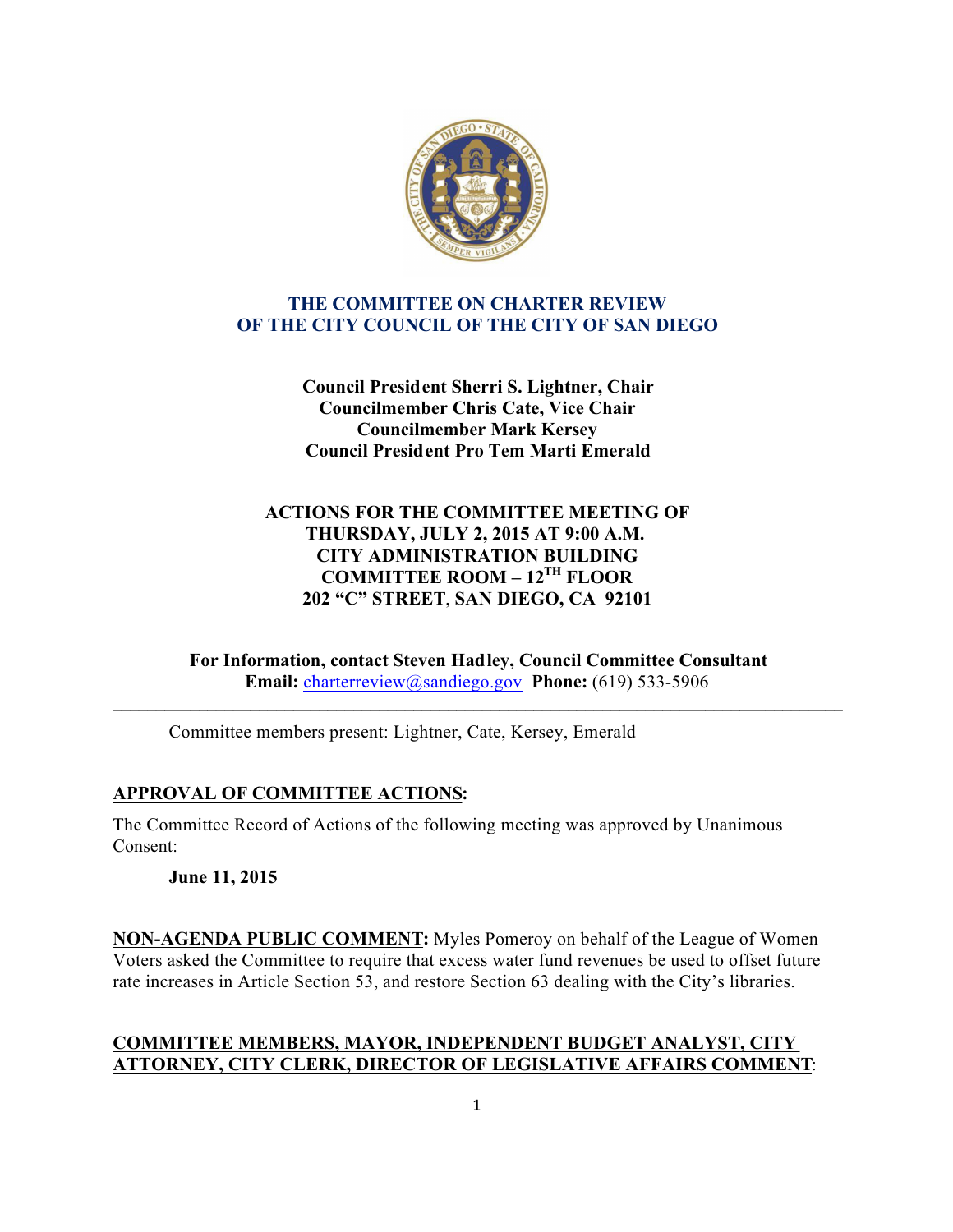None

### **REQUESTS FOR CONTINUANCE:** None

#### **DISCUSSION AGENDA:**

- ITEM-1: Consideration of the following Charter Article V, Executive and Administrative Service, sections including the options, suggestions and recommendations from the presenters noted parenthetically in italics.
	- A) § 26.1 Public Services Required

Update the list of required services to include broad categories of timeless, essential services. *(Council President Lightner)*

Motion by Councilmember Emerald to refer the section to the Mayor's Office to return with an updated list that includes broad categories of timeless, essential services. Second by Council President Lightner.

 Passed by the following vote: Yea: Lightner, Cate, Kersey, Emerald Nay: None Recused: None Not Present: None

### B) § 58 Fire Department

Consideration of a recommendation to incorporate the language of Council Policy 500-09, Minimum Staffing for Fire Engines and Fire Trucks. *(Councilmember Emerald)*

Motion by Councilmember Emerald to accept the recommendation failed for lack of a second.

Motion by Councilmember Cate to remove the words "from fire" from the last sentence of paragraph two in the section and remove the last sentence stating the effective date from the final paragraph in section. Second by Council President Lightner.

Passed by the following vote: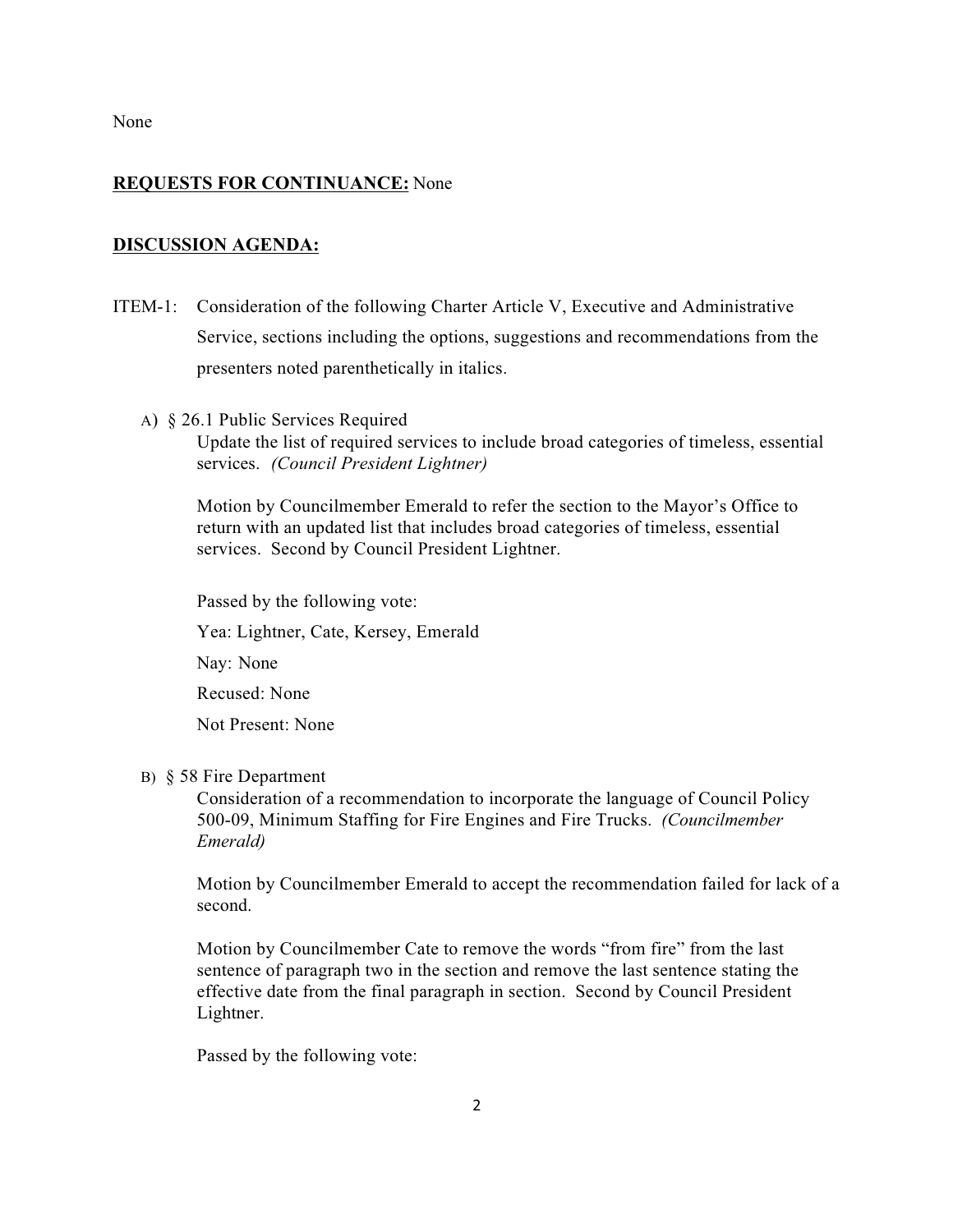Yea: Lightner, Cate, Kersey, Emerald Nay: None Recused: None Not Present: None

C) § 41(c) City Planning Commission

Move the portions of the sub-section addressing the duties, membership composition, selection and terms of the Commission from the Charter to the Municipal Code. *(Council President Lightner)*

Motion by Councilmember Kersey to request that the City Attorney return with a proposal to address the duties, membership composition, selection and terms of the Planning Commission in the Municipal Code; seeking any and all input in the process, including that of the Planning Commission, Mayor's Office and the Planning Department. Second by Council President Lightner.

 Passed by the following vote: Yea: Lightner, Cate, Kersey, Emerald Nay: None Recused: None Not Present: None

D) § 43 Advisory Boards and Committees

Consideration of amending the section as appropriate to address issues such as, but not limited to, Brown Act compliance, conflict of interest disclosure, reporting to the City Council, indemnification and a regular sunset review process. *(Council President Lightner)*

Motion by Councilmember Emerald to request that the City Attorney return with an expanded copy of the City Attorney's April 2013 Assessment Chart for Boards and Commissions that includes the issues noted in the sub-item title. Second by Council President Lightner.

 Passed by the following vote: Yea: Lightner, Cate, Kersey, Emerald Nay: None Recused: None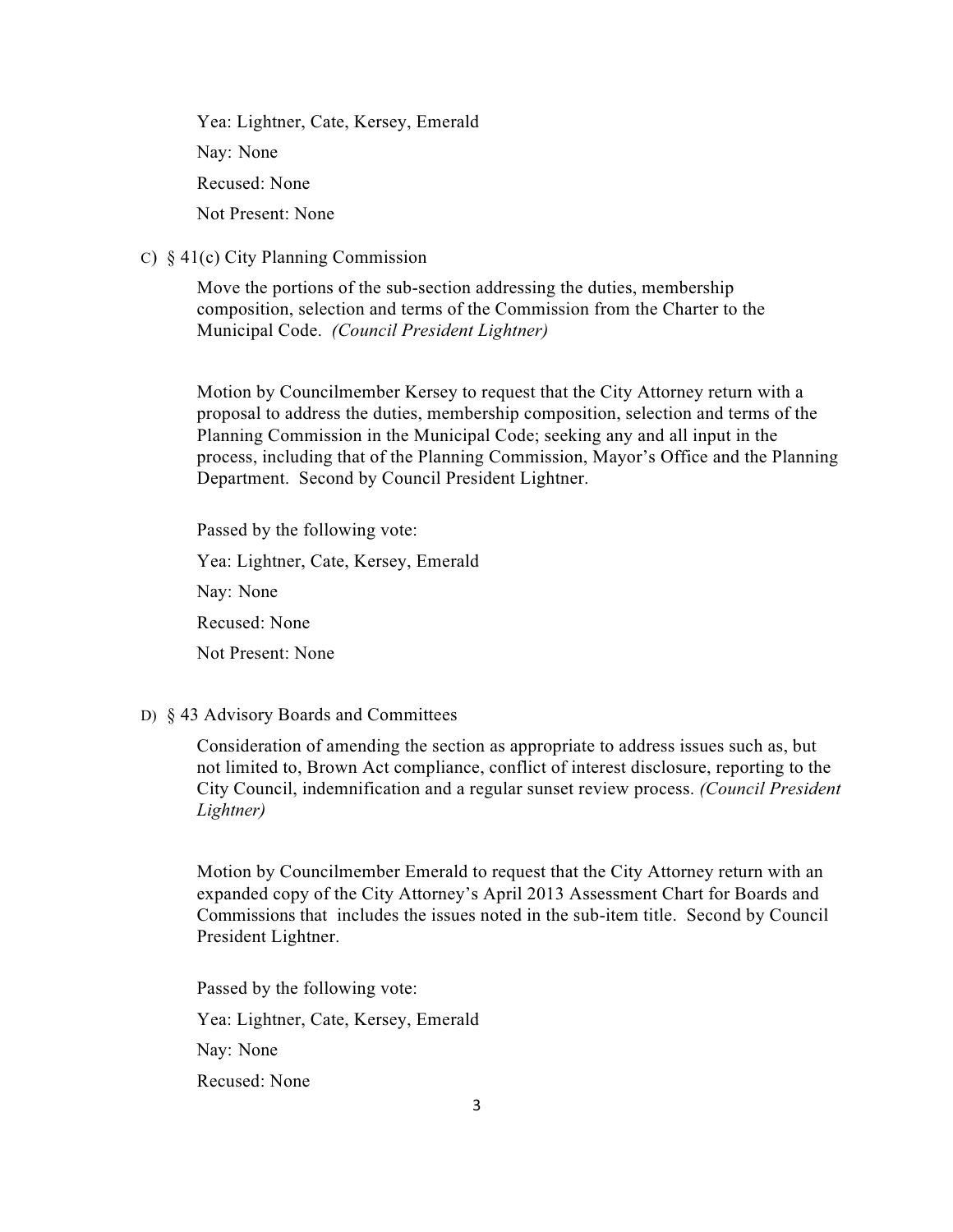Not Present: None

E) § 64 Support of Educational and Cultural Institutions

 Remove the section, because it is redundant with established practice. *(Mayor's Office)*

Motion by Councilmember Emerald to accept the Mayor's recommendation to remove the section. Second by Councilmember Cate.

 Passed by the following vote: Yea: Lightner, Cate, Kersey, Emerald Nay: None Recused: None Not Present: None

ITEM-2: Review the memorandum from the Ethics Commission recommending changes to the Election Campaign Control Ordinance [ECCO] and the Lobbying Ordinance*. (Ethics Commission)*

> Motion by Councilmember Cate to accept the Ethics Commission's recommended changes with the caveat that in the Election Campaign Control Ordinance section 27.2965.e.2, signed disclosure forms may be obtained within 24 hours after the receipt of an electronic contribution instead of before the contribution is made.

Amendment to the motion by Councilmember Emerald, to include the elimination of the \$100 reporting threshold for disclosure of contributions to professional expense funds.

Second by Councilmember Emerald.

Passed by the following vote: Yea: Lightner, Cate, Kersey, Emerald Nay: None Recused: None Not Present: None

ITEM-3: Review the report from the Director of Legislative Affairs recommending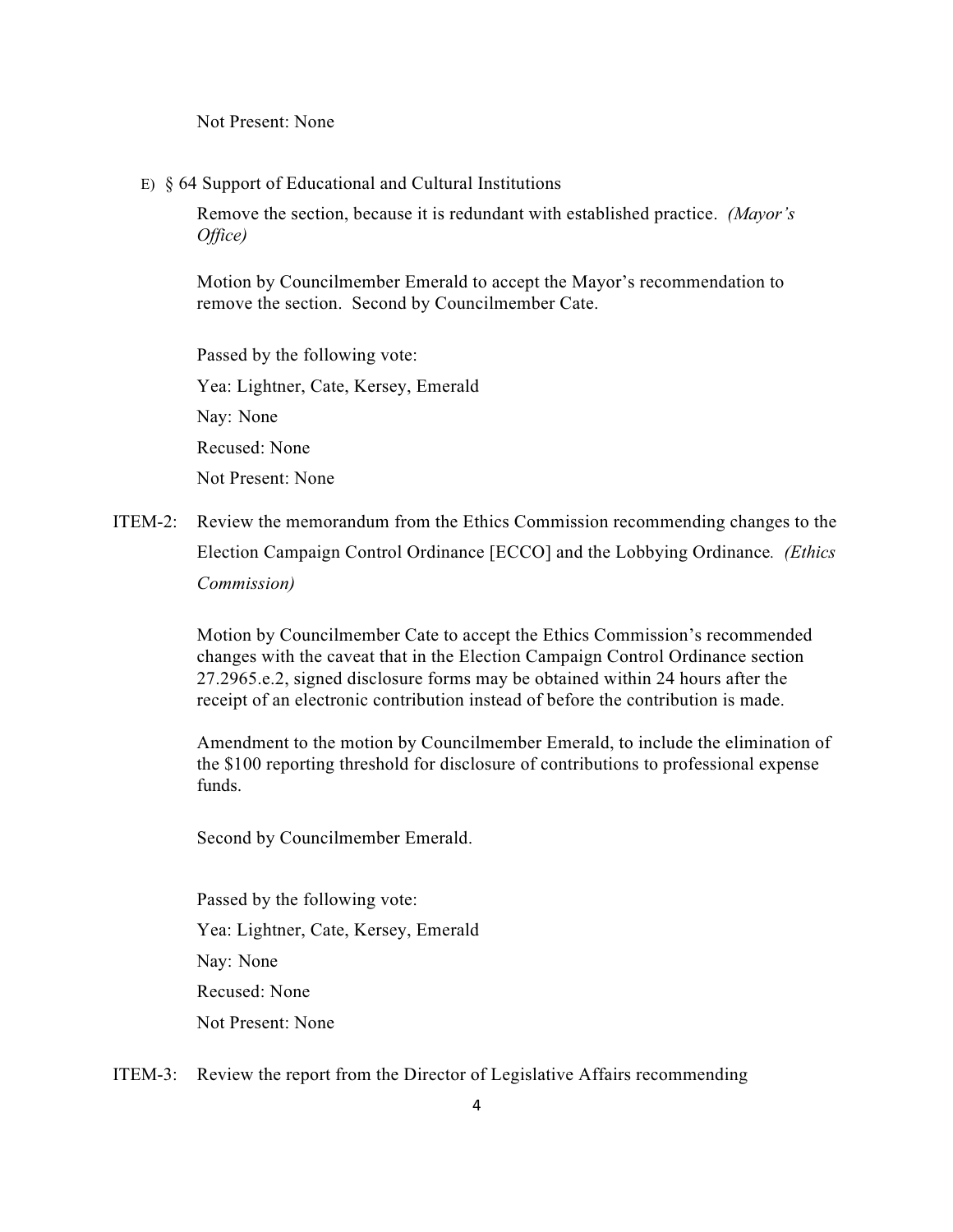amendments to Municipal Code Section 22.0101: Permanent Rules of the Council. *(Director of Legislative Affairs)*

 Motion by Councilmember Cate requesting that the ordinance and strike-out with all of the requested changes, additions, and clarifications considered and summarized below be brought back to the Charter Review Committee for final review within 60 days.

- · Rule 2.1 Request to analyze the possibility of having Council meetings be held on Tuesdays from 9:00 a.m. – 6:00 p.m. with Closed Session at 1:00 p.m.
- · Rule 2.3 Strike rule from the Permanent Rules of Council.
- · Rule 4.5 Add clarification on responsibilities of the Chair Pro Tem to be the same as the Council President in the absence of the Council President and Council President Pro Tem.
- Rule 6.6 Request that the City Attorney's office work with the Director of Legislative Affairs to prepare language for review by the Committee.
- Rule 6.9.1 Change to clarify that in the event of a tie vote the matter shall be forward to Council without Committee recommendation.
- · Rule 6.10 Request the Director of Legislative Affairs to work with interested stakeholders to review and clarify the Committees' Areas of Responsibility.
- Rule 6.10.7 Create a Special Issues Committee that would meet on an as needed basis to cover the Areas of Responsibility currently held under the "additional responsibilities of the Committee Chaired by the Council President."
- Rule 7.3 Agree with a strike-out being prepared for any "Corrected Copy" resolutions or ordinances submitted to the Council President.
- Rule 7.3.2 Agree with directing the City Attorney to clarify within the resolution or ordinance if 6 votes are required for an item.
- Rule 7.6 Agree with moving the supplemental deadline to Thursday at 2:00 p.m.
- Rule 8 Requested representatives from the Mayor's Office, City Attorney's